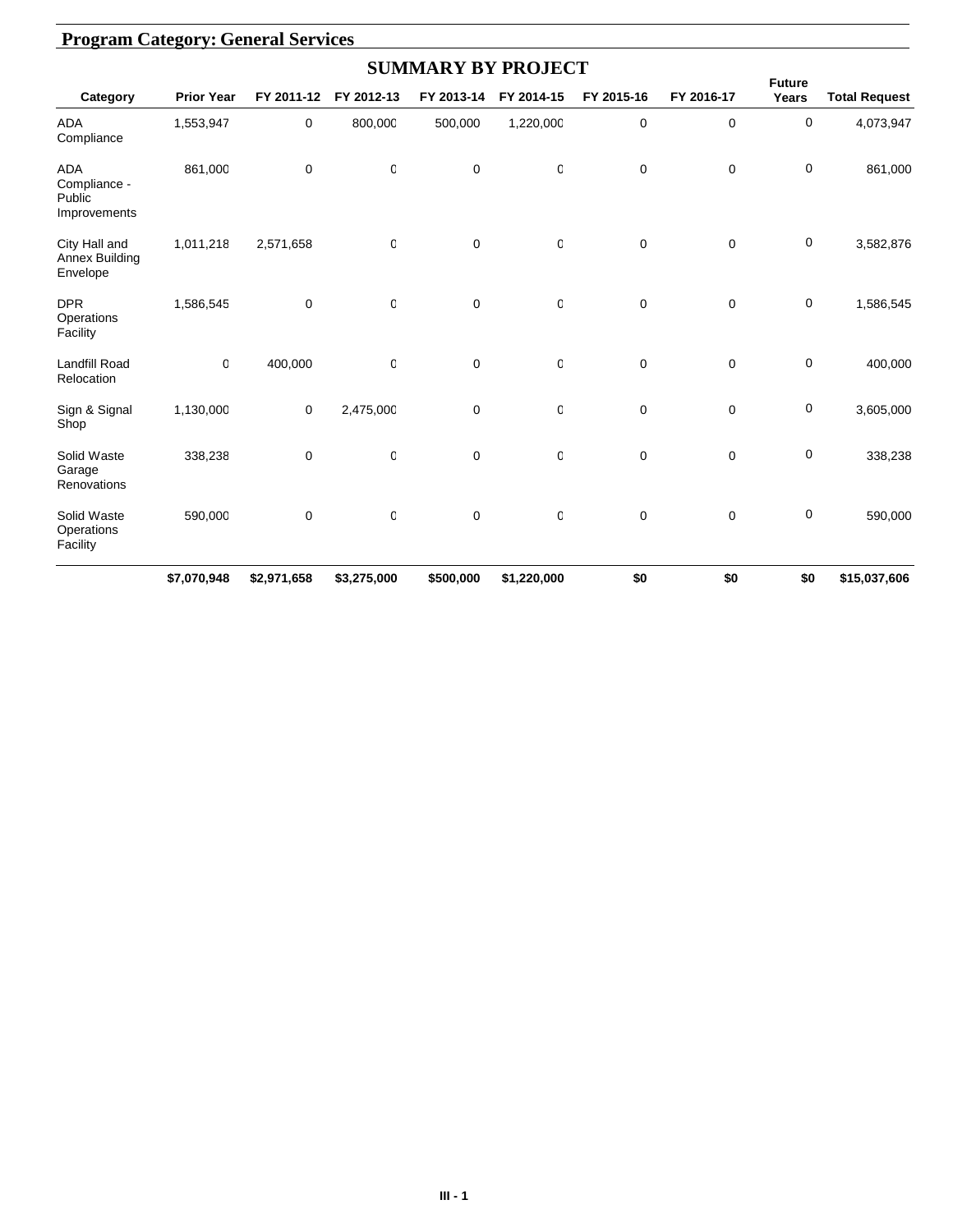#### **SUMMARY BY REVENUE SOURCE**

|                          |                   |             |             |            |             |            |            | <b>Future</b><br>Years |                     |
|--------------------------|-------------------|-------------|-------------|------------|-------------|------------|------------|------------------------|---------------------|
| Category                 | <b>Prior Year</b> | FY 2011-12  | FY 2012-13  | FY 2013-14 | FY 2014-15  | FY 2015-16 | FY 2016-17 |                        | <b>Total Funds</b>  |
| Unidentified             | $\Omega$          | 0           | 3,275,000   | 500,000    | 1,220,000   |            |            |                        | 4,995,000<br>0      |
| <b>Rev Unauthorized</b>  | 0                 |             |             |            |             |            |            |                        | 0<br>0              |
| <b>Rev Authorized</b>    | 0                 | 0           |             |            |             |            |            |                        | 0                   |
| Pay-As-You-Go            | 738,956           |             | 0           |            |             |            |            |                        | 738,956<br>0        |
| Other                    | 150,000           | 400,000     |             |            |             |            |            |                        | 550,000<br>0        |
| Intergovernmental        |                   |             |             |            |             |            |            |                        |                     |
| <b>Installment Sales</b> | 2,140,627         | 2,571,658   | 0           |            |             |            |            |                        | 4,712,285<br>0      |
| Impact Fees              | .550,365          | 0           | 0           |            |             |            |            |                        | 1,550,365<br>0      |
| <b>GOB Unauthorized</b>  |                   |             |             |            |             |            |            |                        |                     |
| <b>GOB Authorized</b>    | 2.491.000         | 0           | 0           |            |             |            |            |                        | 2,491,000<br>0      |
|                          | \$7,070,948       | \$2,971,658 | \$3,275,000 | \$500,000  | \$1,220,000 | \$0        | \$0        |                        | \$0<br>\$15,037,606 |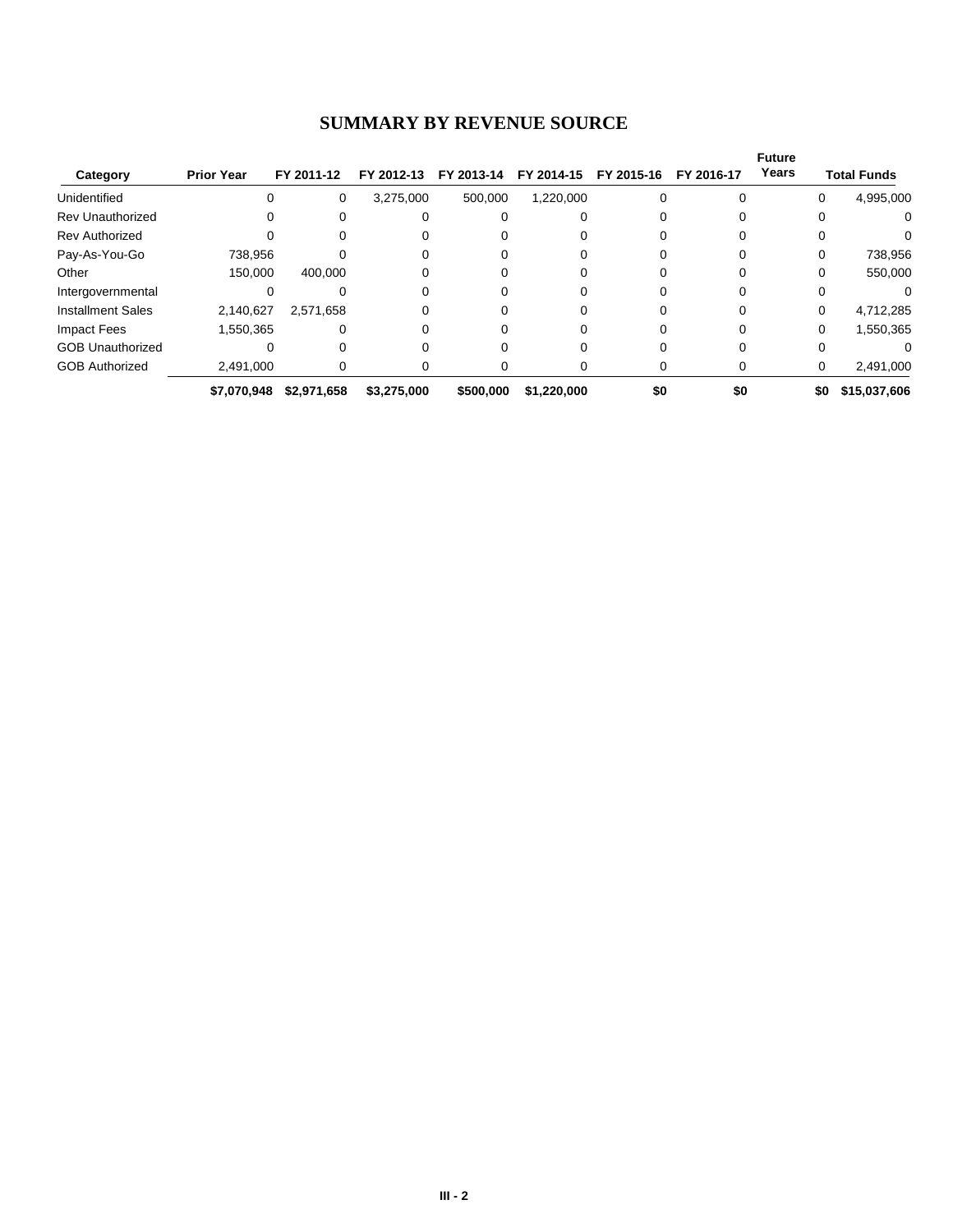| Service Area                |                                                                                                                                                                                                                                    |             |                         | Department |                         |                    | Division/Program: |                                    | District:              |              |
|-----------------------------|------------------------------------------------------------------------------------------------------------------------------------------------------------------------------------------------------------------------------------|-------------|-------------------------|------------|-------------------------|--------------------|-------------------|------------------------------------|------------------------|--------------|
| <b>General Services</b>     |                                                                                                                                                                                                                                    |             | <b>General Services</b> |            |                         |                    |                   |                                    | All                    |              |
|                             |                                                                                                                                                                                                                                    |             |                         |            |                         |                    |                   |                                    |                        |              |
| <b>Project Title</b>        |                                                                                                                                                                                                                                    |             | <b>Pin Number</b>       |            |                         | <b>Master Plan</b> |                   |                                    |                        |              |
| <b>ADA Compliance</b>       |                                                                                                                                                                                                                                    |             |                         |            |                         |                    |                   |                                    |                        |              |
| <b>Project Description</b>  |                                                                                                                                                                                                                                    |             |                         |            |                         |                    |                   |                                    |                        |              |
|                             | This CIP request addresses the deficiencies identified by the Department of<br>Justice concerning the requirements for ADA compliance throughout the City.<br>This category will include parks projects as well as city buildings. |             |                         |            |                         |                    |                   | <b>Picture</b><br><b>Available</b> |                        |              |
|                             |                                                                                                                                                                                                                                    |             |                         |            |                         |                    |                   |                                    |                        |              |
| <b>PROJECT STATUS -</b>     |                                                                                                                                                                                                                                    | April 2011  |                         |            | <b>PROJECTED DATES:</b> |                    |                   |                                    | <b>TYPE REQUEST</b>    |              |
|                             | <b>Total Expenditures</b>                                                                                                                                                                                                          | \$1,497,419 |                         |            | Beginning               | 07/04              |                   |                                    | Continuation           |              |
|                             |                                                                                                                                                                                                                                    |             |                         |            | Completion              | 12/15              |                   |                                    |                        |              |
| <i><b>Appropriation</b></i> | <b>Prior Year</b>                                                                                                                                                                                                                  | 2011-12     | 2012-13                 | 2013-14    | 2014-15                 |                    | 2015-16           | 2016-17                            | <b>Future</b><br>Years | <b>TOTAL</b> |
| Planning/Design             | \$809,800                                                                                                                                                                                                                          | \$0         | \$120,000               | \$0        |                         | \$0                | \$0               | \$0                                | \$0                    | \$929,800    |
| Land                        | \$0                                                                                                                                                                                                                                | \$0         | \$0                     | \$0        |                         | \$0                | \$0               | \$0                                | \$0                    | \$0          |
| Construction                | \$743,947                                                                                                                                                                                                                          | \$0         | \$600,000               | \$500,000  | \$1,220,000             |                    | \$0               | \$0                                | \$0                    | \$3,063,947  |
| Equip/Furnishings           | \$0                                                                                                                                                                                                                                | \$0         | \$0                     | \$0        |                         | \$0                | \$0               | \$0                                | \$0                    | \$0          |
| Contingency                 | \$200                                                                                                                                                                                                                              | \$0         | \$80,000                | \$0        |                         | \$0                | \$0               | \$0                                | \$0                    | \$80,200     |
| <b>Total</b>                | \$1,553,947                                                                                                                                                                                                                        | \$0         | \$800,000               | \$500,000  | \$1,220,000             |                    | \$0               | \$0                                | \$0                    | \$4,073,947  |
| Revenue                     | <b>Prior Year</b>                                                                                                                                                                                                                  | 2011-12     | 2012-13                 | 2013-14    | 2014-15                 |                    | 2015-16           | 2016-17                            | <b>Future</b><br>Years | <b>TOTAL</b> |
| Pay-As-You-Go               | \$648,956                                                                                                                                                                                                                          | \$0         | \$0                     | \$0        |                         | \$0                | \$0               | \$0                                | \$0                    | \$648,956    |
| <b>GOB Authorized</b>       | \$0                                                                                                                                                                                                                                | \$0         | \$0                     | \$0        |                         | \$0                | \$0               | \$0                                | \$0                    | \$0          |
| <b>GOB Unauthorized</b>     | \$0                                                                                                                                                                                                                                | \$0         | \$0                     | \$0        |                         | \$0                | \$0               | \$0                                | \$0                    | \$0          |
| <b>Rev Authorized</b>       | \$0                                                                                                                                                                                                                                | \$0         | \$0                     | \$0        |                         | \$0                | \$0               | \$0                                | \$0                    | \$0          |
| <b>Rev Unauthorized</b>     | \$0                                                                                                                                                                                                                                | \$0         | \$0                     | \$0        |                         | \$0                | \$0               | \$0                                | \$0                    | \$0          |
| <b>Installment Sales</b>    | \$754,991                                                                                                                                                                                                                          | \$0         | \$0                     | \$0        |                         | \$0                | \$0               | \$0                                | \$0                    | \$754,991    |
| <b>Impact Fees</b>          | \$0                                                                                                                                                                                                                                | \$0         | \$0                     | \$0        |                         | \$0                | \$0               | \$0                                | \$0                    | \$0          |
| Intergovernmental           | \$0                                                                                                                                                                                                                                | \$0         | \$0                     | \$0        |                         | \$0                | \$0               | \$0                                | \$0                    | \$0          |
| Other                       | \$150,000                                                                                                                                                                                                                          | \$0         | \$0                     | \$0        |                         | \$0                | \$0               | \$0                                | \$0                    | \$150,000    |
| Unidentified                | \$0                                                                                                                                                                                                                                | \$0         | \$800,000               | \$500,000  | \$1,220,000             |                    | \$0               | \$0                                | \$0                    | \$2,520,000  |
| <b>Total</b>                | \$1,553,947                                                                                                                                                                                                                        | \$0         | \$800,000               | \$500,000  | \$1,220,000             |                    | \$0               | \$0                                | \$0                    | \$4,073,947  |
| <i><b>Operating</b></i>     | <b>Prior Year</b>                                                                                                                                                                                                                  | 2011-12     | 2012-13                 | 2013-14    | 2014-15                 |                    | 2015-16           | 2016-17                            | <b>Future</b><br>Years | <b>TOTAL</b> |
| <b>Capital Outlay</b>       | \$0                                                                                                                                                                                                                                | \$0         | \$0                     | \$0        |                         | \$0                | \$0               | \$0                                | \$0                    | \$0          |
| Maint/Operations            | \$0                                                                                                                                                                                                                                | \$0         | \$0                     | \$0        |                         | \$0                | \$0               | \$0                                | \$0                    | \$0          |
| Personnel                   | \$0                                                                                                                                                                                                                                | \$0         | \$0                     | \$0        |                         | \$0                | \$0               | \$0                                | \$0                    | \$0          |
| <b>Total</b>                | \$0                                                                                                                                                                                                                                | \$0         | \$0                     | \$0        |                         | \$0                | \$0               | \$0                                | \$0                    | \$0          |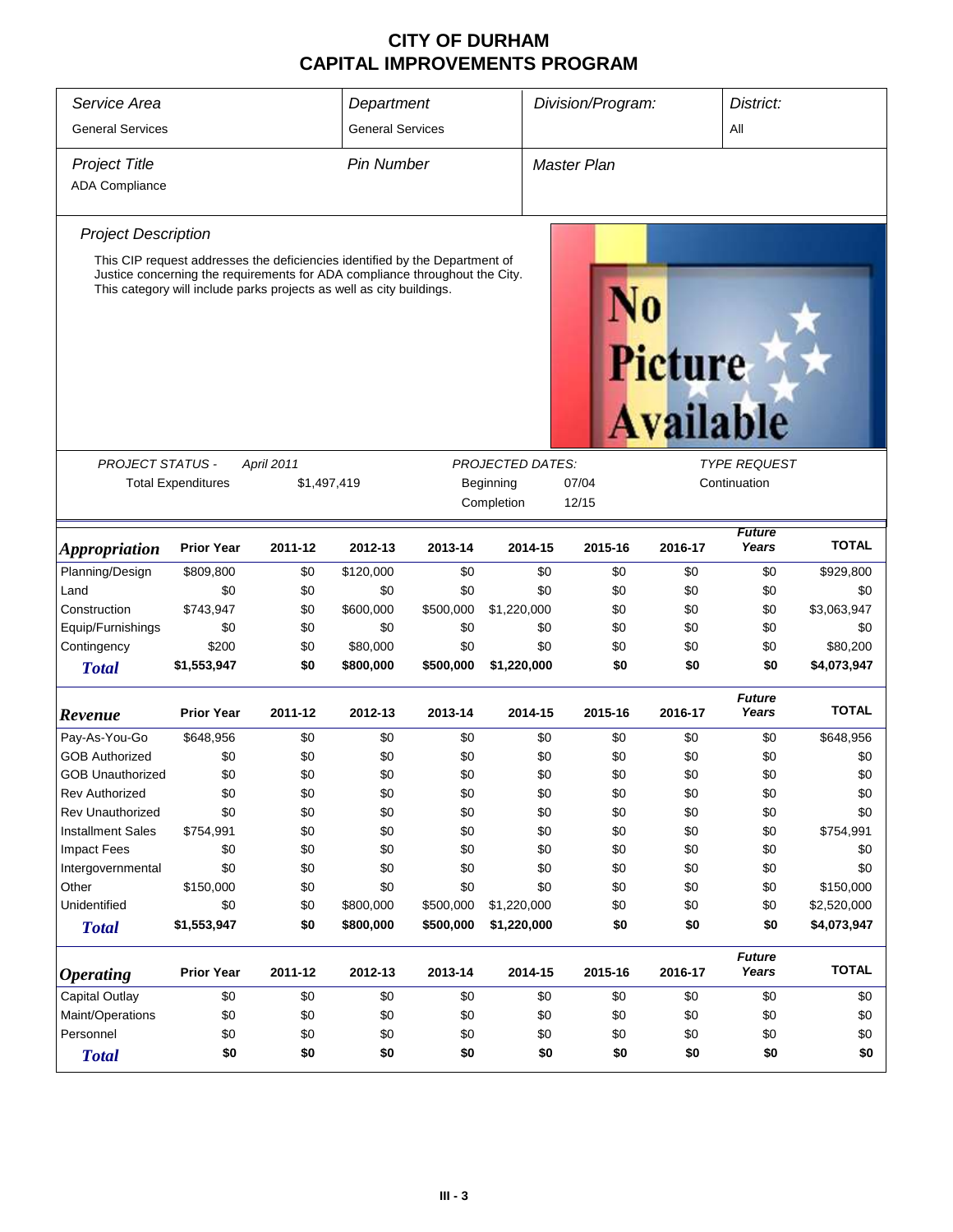| Service Area                         |                                                               |                                                                          | Department                                    |         |         | Division/Program:  |                | District:              |              |
|--------------------------------------|---------------------------------------------------------------|--------------------------------------------------------------------------|-----------------------------------------------|---------|---------|--------------------|----------------|------------------------|--------------|
| <b>General Services</b>              |                                                               |                                                                          | <b>General Services</b>                       |         |         |                    |                | All                    |              |
| <b>Project Title</b>                 |                                                               |                                                                          | <b>Pin Number</b>                             |         |         | <b>Master Plan</b> |                |                        |              |
| ADA Compliance - Public Improvements |                                                               |                                                                          |                                               |         |         |                    |                |                        |              |
| <b>Project Description</b>           |                                                               |                                                                          |                                               |         |         |                    |                |                        |              |
|                                      |                                                               | This request addresses the deficiencies identified by the Department of  |                                               |         |         |                    |                |                        |              |
|                                      | improvements throughout the City.                             | Justice concerning the requirements for ADA compliance related to public |                                               |         |         |                    | <b>Picture</b> | <b>Available</b>       |              |
| <b>PROJECT STATUS -</b>              |                                                               | April 2011                                                               |                                               |         |         |                    |                | <b>TYPE REQUEST</b>    |              |
|                                      |                                                               |                                                                          | <b>PROJECTED DATES:</b><br>Beginning<br>11/04 |         |         |                    |                | Continuation           |              |
|                                      | <b>Total Expenditures</b><br>\$842,108<br>Completion<br>11/11 |                                                                          |                                               |         |         |                    |                |                        |              |
|                                      |                                                               |                                                                          |                                               |         |         |                    |                |                        |              |
| <i><b>Appropriation</b></i>          | <b>Prior Year</b>                                             | 2011-12                                                                  | 2012-13                                       | 2013-14 | 2014-15 | 2015-16            | 2016-17        | <b>Future</b><br>Years | <b>TOTAL</b> |
| Planning/Design                      | \$73,275                                                      | \$0                                                                      | \$0                                           | \$0     | \$0     | \$0                | \$0            | \$0                    | \$73,275     |
| Land                                 | \$0                                                           | \$0                                                                      | \$0                                           | \$0     | \$0     | \$0                | \$0            | \$0                    | \$0          |
| Construction                         | \$637,725                                                     | \$0                                                                      | \$0                                           | \$0     | \$0     | \$0                | \$0            | \$0                    | \$637,725    |
| Equip/Furnishings                    | \$0                                                           | \$0                                                                      | \$0                                           | \$0     | \$0     | \$0                | \$0            | \$0                    | \$0          |
| Contingency                          | \$150,000                                                     | \$0                                                                      | \$0                                           | \$0     | \$0     | \$0                | \$0            | \$0                    | \$150,000    |
| <b>Total</b>                         | \$861,000                                                     | \$0                                                                      | \$0                                           | \$0     | \$0     | \$0                | \$0            | \$0                    | \$861,000    |
| Revenue                              | <b>Prior Year</b>                                             | 2011-12                                                                  | 2012-13                                       | 2013-14 | 2014-15 | 2015-16            | 2016-17        | <b>Future</b><br>Years | <b>TOTAL</b> |
| Pay-As-You-Go                        | \$0                                                           | \$0                                                                      | \$0                                           | \$0     | \$0     | \$0                | \$0            | \$0                    | \$0          |
| <b>GOB Authorized</b>                | \$861,000                                                     | \$0                                                                      | \$0                                           | \$0     | \$0     | \$0                | \$0            | \$0                    | \$861,000    |
| <b>GOB Unauthorized</b>              | \$0                                                           | \$0                                                                      | \$0                                           | \$0     | \$0     | \$0                | \$0            | \$0                    | \$0          |
| <b>Rev Authorized</b>                | \$0                                                           | \$0                                                                      | \$0                                           | \$0     | \$0     | \$0                | \$0            | \$0                    | \$0          |
| <b>Rev Unauthorized</b>              | \$0                                                           | \$0                                                                      | \$0                                           | \$0     | \$0     | \$0                | \$0            | \$0                    | \$0          |
| <b>Installment Sales</b>             | \$0                                                           | \$0                                                                      | \$0                                           | \$0     | \$0     | \$0                | \$0            | \$0                    | \$0          |
| <b>Impact Fees</b>                   | \$0                                                           | \$0                                                                      | \$0                                           | \$0     | \$0     | \$0                | \$0            | \$0                    | \$0          |
| Intergovernmental                    | \$0                                                           | \$0                                                                      | \$0                                           | \$0     | \$0     | \$0                | \$0            | \$0                    | \$0          |
| Other                                | \$0                                                           | \$0                                                                      | \$0                                           | \$0     | \$0     | \$0                | \$0            | \$0                    | \$0          |
| Unidentified                         | \$0                                                           | \$0                                                                      | \$0                                           | \$0     | \$0     | \$0                | \$0            | \$0                    | \$0          |
| <b>Total</b>                         | \$861,000                                                     | \$0                                                                      | \$0                                           | \$0     | \$0     | \$0                | \$0            | \$0                    | \$861,000    |
| <i><b>Operating</b></i>              | <b>Prior Year</b>                                             | 2011-12                                                                  | 2012-13                                       | 2013-14 | 2014-15 | 2015-16            | 2016-17        | <b>Future</b><br>Years | <b>TOTAL</b> |
| <b>Capital Outlay</b>                | \$0                                                           | \$0                                                                      | \$0                                           | \$0     | \$0     | \$0                | \$0            | \$0                    | \$0          |
| Maint/Operations                     | \$0                                                           | \$0                                                                      | \$0                                           | \$0     | \$0     | \$0                | \$0            | \$0                    | \$0          |
| Personnel                            | \$0                                                           | \$0                                                                      | \$0                                           | \$0     | \$0     | \$0                | \$0            | \$0                    | \$0          |
| <b>Total</b>                         | \$0                                                           | \$0                                                                      | \$0                                           | \$0     | \$0     | \$0                | \$0            | \$0                    | \$0          |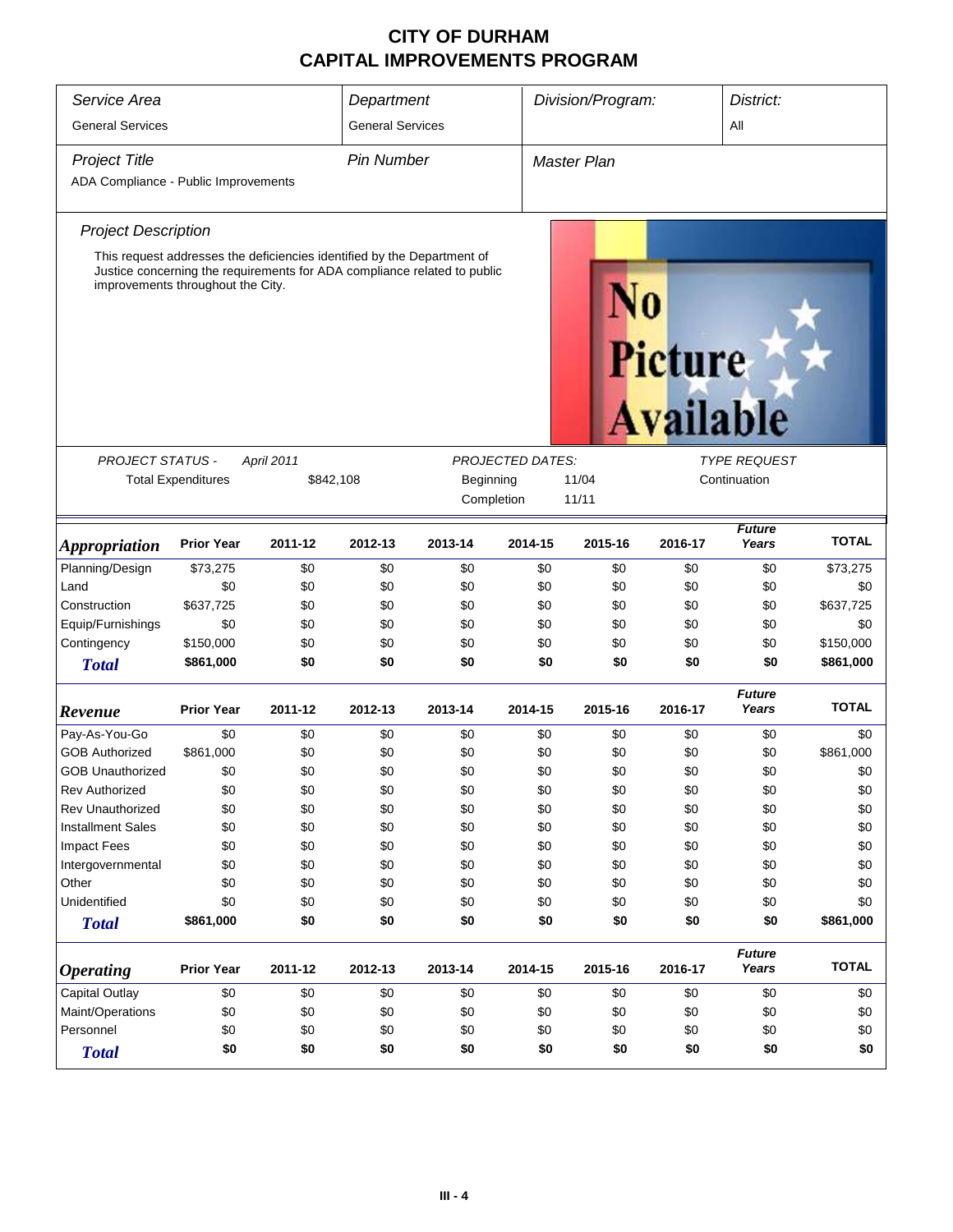| Service Area                          |                                                     |                                                                                                                                                                                                                                                                                                 | Department              |         |                         | Division/Program:  |         | District:              |              |  |
|---------------------------------------|-----------------------------------------------------|-------------------------------------------------------------------------------------------------------------------------------------------------------------------------------------------------------------------------------------------------------------------------------------------------|-------------------------|---------|-------------------------|--------------------|---------|------------------------|--------------|--|
| <b>General Services</b>               |                                                     |                                                                                                                                                                                                                                                                                                 | <b>General Services</b> |         |                         |                    |         | 5                      |              |  |
| <b>Project Title</b>                  |                                                     |                                                                                                                                                                                                                                                                                                 | <b>Pin Number</b>       |         |                         | <b>Master Plan</b> |         |                        |              |  |
| City Hall and Annex Building Envelope |                                                     |                                                                                                                                                                                                                                                                                                 | 0821-08-97-8693         |         |                         |                    |         |                        |              |  |
| <b>Project Description</b>            |                                                     |                                                                                                                                                                                                                                                                                                 |                         |         |                         |                    |         |                        |              |  |
|                                       |                                                     | This Building Envelope project will correct condensation issues, replace                                                                                                                                                                                                                        |                         |         |                         |                    |         |                        |              |  |
|                                       |                                                     | skylights, relocate ductwork, repair leaking windows, replace exterior window<br>glazing, replace 50% of exterior brick, repair facing panel caulking and repair<br>leaking floor drains. This investment will protect the recent City Hall/Annex<br>renovation from water infiltration damage. |                         |         |                         |                    |         |                        |              |  |
|                                       |                                                     |                                                                                                                                                                                                                                                                                                 |                         |         |                         |                    |         |                        |              |  |
| <b>PROJECT STATUS -</b>               |                                                     | April 2011                                                                                                                                                                                                                                                                                      |                         |         | <b>PROJECTED DATES:</b> |                    |         | <b>TYPE REQUEST</b>    |              |  |
|                                       | <b>Total Expenditures</b><br>\$653,725<br>Beginning |                                                                                                                                                                                                                                                                                                 |                         |         |                         | 07/09              |         | Continuation           |              |  |
|                                       |                                                     |                                                                                                                                                                                                                                                                                                 |                         |         | Completion              | 12/12              |         |                        |              |  |
|                                       |                                                     |                                                                                                                                                                                                                                                                                                 |                         |         |                         |                    |         |                        |              |  |
| <i><b>Appropriation</b></i>           | <b>Prior Year</b>                                   | 2011-12                                                                                                                                                                                                                                                                                         | 2012-13                 | 2013-14 | 2014-15                 | 2015-16            | 2016-17 | <b>Future</b><br>Years | <b>TOTAL</b> |  |
| Planning/Design                       | \$224,218                                           | \$540,000                                                                                                                                                                                                                                                                                       | \$0                     | \$0     | \$0                     | \$0                | \$0     | \$0                    | \$764,218    |  |
| Land                                  | \$0                                                 | \$0                                                                                                                                                                                                                                                                                             | \$0                     | \$0     | \$0                     | \$0                | \$0     | \$0                    | \$0          |  |
| Construction                          | \$670,000                                           | \$1,761,658                                                                                                                                                                                                                                                                                     | \$0                     | \$0     | \$0                     | \$0                | \$0     | \$0                    | \$2,431,658  |  |
| Equip/Furnishings                     | \$0                                                 | \$0                                                                                                                                                                                                                                                                                             | \$0                     | \$0     | \$0                     | \$0                | \$0     | \$0                    | \$0          |  |
| Contingency                           | \$117,000                                           | \$270,000                                                                                                                                                                                                                                                                                       | \$0                     | \$0     | \$0                     | \$0                | \$0     | \$0                    | \$387,000    |  |
| <b>Total</b>                          | \$1,011,218                                         | \$2,571,658                                                                                                                                                                                                                                                                                     | \$0                     | \$0     | \$0                     | \$0                | \$0     | \$0                    | \$3,582,876  |  |
| Revenue                               | <b>Prior Year</b>                                   | 2011-12                                                                                                                                                                                                                                                                                         | 2012-13                 | 2013-14 | 2014-15                 | 2015-16            | 2016-17 | <b>Future</b><br>Years | <b>TOTAL</b> |  |
| Pay-As-You-Go                         | \$0                                                 | \$0                                                                                                                                                                                                                                                                                             | \$0                     | \$0     | \$0                     | \$0                | \$0     | \$0                    | \$0          |  |
| <b>GOB Authorized</b>                 | \$0                                                 | \$0                                                                                                                                                                                                                                                                                             | \$0                     | \$0     | \$0                     | \$0                | \$0     | \$0                    | \$0          |  |
| <b>GOB Unauthorized</b>               | \$0                                                 | \$0                                                                                                                                                                                                                                                                                             | \$0                     | \$0     | \$0                     | \$0                | \$0     | \$0                    | \$0          |  |
| <b>Rev Authorized</b>                 | \$0                                                 | \$0                                                                                                                                                                                                                                                                                             | \$0                     | \$0     | \$0                     | \$0                | \$0     | \$0                    | \$0          |  |
| <b>Rev Unauthorized</b>               | \$0                                                 | \$0                                                                                                                                                                                                                                                                                             | \$0                     | \$0     | \$0                     | \$0                | \$0     | \$0                    | \$0          |  |
| <b>Installment Sales</b>              | \$1,011,218                                         | \$2,571,658                                                                                                                                                                                                                                                                                     | \$0                     | \$0     | \$0                     | \$0                | \$0     | \$0                    | \$3,582,876  |  |
| <b>Impact Fees</b>                    | \$0                                                 | \$0                                                                                                                                                                                                                                                                                             | \$0                     | \$0     | \$0                     | \$0                | \$0     | \$0                    | \$0          |  |
| Intergovernmental                     | \$0                                                 | \$0                                                                                                                                                                                                                                                                                             | \$0                     | \$0     | \$0                     | \$0                | \$0     | \$0                    | \$0          |  |
| Other                                 | \$0                                                 | \$0                                                                                                                                                                                                                                                                                             | \$0                     | \$0     | \$0                     | \$0                | \$0     | \$0                    | \$0          |  |
| Unidentified                          | \$0                                                 | \$0                                                                                                                                                                                                                                                                                             | \$0                     | \$0     | \$0                     | \$0                | \$0     | \$0                    | \$0          |  |
| <b>Total</b>                          | \$1,011,218                                         | \$2,571,658                                                                                                                                                                                                                                                                                     | \$0                     | \$0     | \$0                     | \$0                | \$0     | \$0                    | \$3,582,876  |  |
| <b>Operating</b>                      | <b>Prior Year</b>                                   | 2011-12                                                                                                                                                                                                                                                                                         | 2012-13                 | 2013-14 | 2014-15                 | 2015-16            | 2016-17 | <b>Future</b><br>Years | <b>TOTAL</b> |  |
| Capital Outlay                        | \$0                                                 | \$0                                                                                                                                                                                                                                                                                             | \$0                     | \$0     | \$0                     | \$0                | \$0     | \$0                    | \$0          |  |
| Maint/Operations                      | \$0                                                 | \$0                                                                                                                                                                                                                                                                                             | \$0                     | \$0     | \$0                     | \$0                | \$0     | \$0                    | \$0          |  |
| Personnel                             | \$0                                                 | \$0                                                                                                                                                                                                                                                                                             | \$0                     | \$0     | \$0                     | \$0                | \$0     | \$0                    | \$0          |  |
| <b>Total</b>                          | \$0                                                 | \$0                                                                                                                                                                                                                                                                                             | \$0                     | \$0     | \$0                     | \$0                | \$0     | \$0                    | \$0          |  |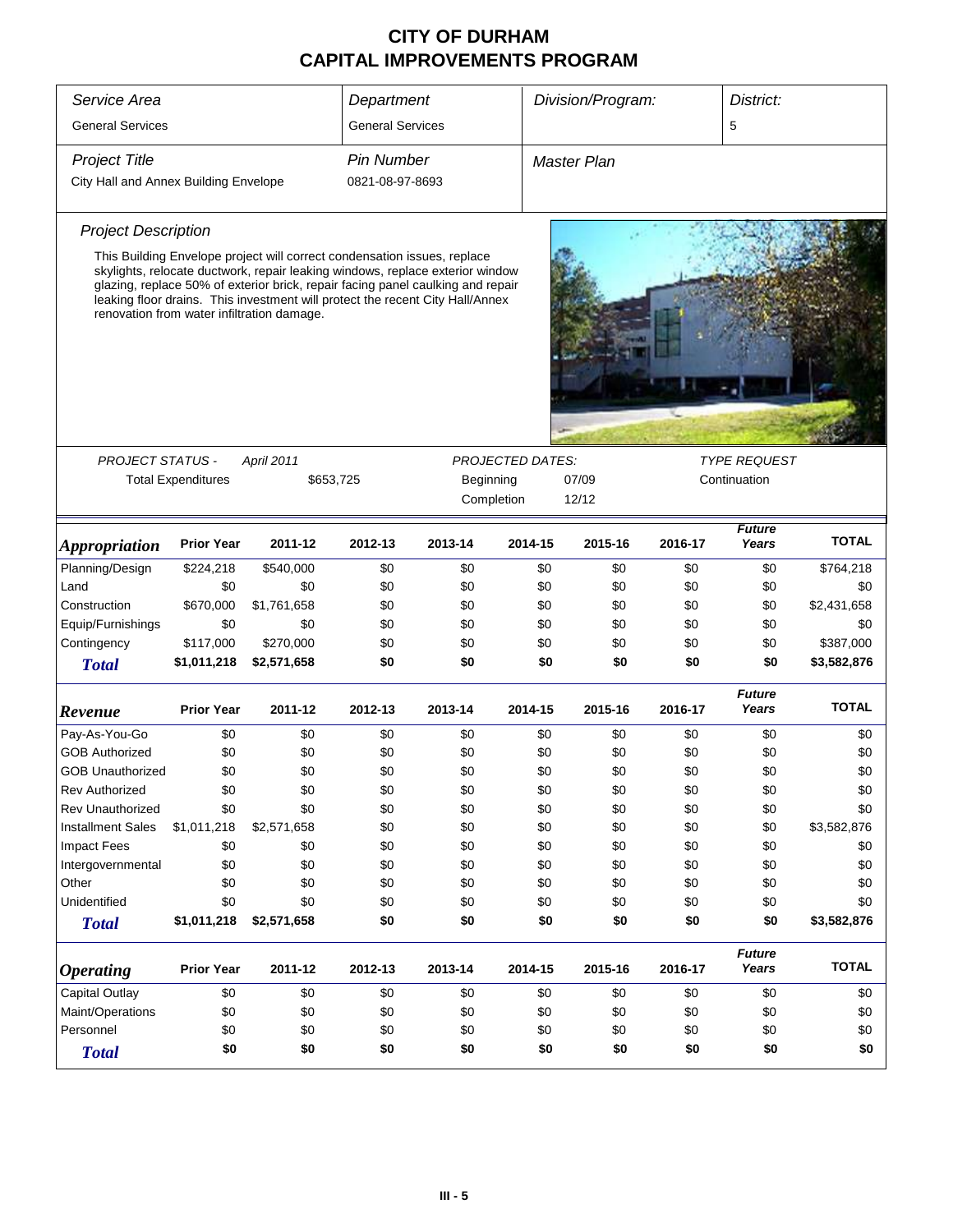| Service Area<br><b>General Services</b>                | Department<br><b>General Services</b>               |                                         |                   | Division/Program: |                         | District:<br>All   |         |                        |              |
|--------------------------------------------------------|-----------------------------------------------------|-----------------------------------------|-------------------|-------------------|-------------------------|--------------------|---------|------------------------|--------------|
|                                                        |                                                     |                                         |                   |                   |                         |                    |         |                        |              |
| <b>Project Title</b><br><b>DPR Operations Facility</b> |                                                     |                                         | <b>Pin Number</b> |                   |                         | <b>Master Plan</b> |         |                        |              |
|                                                        |                                                     |                                         |                   |                   |                         |                    |         |                        |              |
| <b>Project Description</b>                             |                                                     |                                         |                   |                   |                         |                    |         |                        |              |
|                                                        | Operations Facility for Durham Parks and Recreation |                                         |                   |                   |                         |                    |         |                        |              |
|                                                        |                                                     |                                         |                   |                   |                         |                    | Picture | <b>Available</b>       |              |
| PROJECT STATUS -                                       |                                                     | April 2011                              |                   |                   | <b>PROJECTED DATES:</b> |                    |         | <b>TYPE REQUEST</b>    |              |
|                                                        | <b>Total Expenditures</b>                           | \$0<br>Beginning<br>03/11<br><b>New</b> |                   |                   |                         |                    |         |                        |              |
|                                                        |                                                     |                                         |                   |                   | Completion              | 06/12              |         |                        |              |
| <i><b>Appropriation</b></i>                            | <b>Prior Year</b>                                   | 2011-12                                 | 2012-13           | 2013-14           | 2014-15                 | 2015-16            | 2016-17 | <b>Future</b><br>Years | <b>TOTAL</b> |
| Planning/Design                                        | \$0                                                 | \$0                                     | \$0               | \$0               | \$0                     | \$0                | \$0     | \$0                    | \$0          |
| Land                                                   | \$0                                                 | \$0                                     | \$0               | \$0               | \$0                     | \$0                | \$0     | \$0                    | \$0          |
| Construction                                           | \$1,586,545                                         | \$0                                     | \$0               | \$0               | \$0                     | \$0                | \$0     | \$0                    | \$1,586,545  |
| Equip/Furnishings                                      | \$0                                                 | \$0                                     | \$0               | \$0               | \$0                     | \$0                | \$0     | \$0                    | \$0          |
| Contingency                                            | \$0                                                 | \$0                                     | \$0               | \$0               | \$0                     | \$0                | \$0     | \$0                    | \$0          |
| <b>Total</b>                                           | \$1,586,545                                         | \$0                                     | \$0               | \$0               | \$0                     | \$0                | \$0     | \$0                    | \$1,586,545  |
| Revenue                                                | <b>Prior Year</b>                                   | 2011-12                                 | 2012-13           | 2013-14           | 2014-15                 | 2015-16            | 2016-17 | <b>Future</b><br>Years | <b>TOTAL</b> |
| Pay-As-You-Go                                          | \$0                                                 | \$0                                     | \$0               | \$0               | \$0                     | \$0                | \$0     | \$0                    | \$0          |
| <b>GOB Authorized</b>                                  | \$0                                                 | \$0                                     | \$0               | \$0               | \$0                     | \$0                | \$0     | \$0                    | \$0          |
| <b>GOB Unauthorized</b>                                | \$0                                                 | \$0                                     | \$0               | \$0               | \$0                     | \$0                | \$0     | \$0                    | \$0          |
| <b>Rev Authorized</b>                                  | \$0                                                 | \$0                                     | \$0               | \$0               | \$0                     | \$0                | \$0     | \$0                    | \$0          |
| <b>Rev Unauthorized</b>                                | \$0                                                 | \$0                                     | \$0               | \$0               | \$0                     | \$0                | \$0     | \$0                    | \$0          |
| <b>Installment Sales</b>                               | \$36,180                                            | \$0                                     | \$0               | \$0               | \$0                     | \$0                | \$0     | \$0                    | \$36,180     |
| <b>Impact Fees</b>                                     | \$1,550,365                                         | \$0                                     | \$0               | \$0               | \$0                     | \$0                | \$0     | \$0                    | \$1,550,365  |
| Intergovernmental                                      | \$0                                                 | \$0                                     | \$0               | \$0               | \$0                     | \$0                | \$0     | \$0                    | \$0          |
| Other                                                  | \$0                                                 | \$0                                     | \$0               | \$0               | \$0                     | \$0                | \$0     | \$0                    | \$0          |
| Unidentified                                           | \$0                                                 | \$0                                     | \$0               | \$0               | \$0                     | \$0                | \$0     | \$0                    | \$0          |
| <b>Total</b>                                           | \$1,586,545                                         | \$0                                     | \$0               | \$0               | \$0                     | \$0                | \$0     | \$0                    | \$1,586,545  |
| <b>Operating</b>                                       | <b>Prior Year</b>                                   | 2011-12                                 | 2012-13           | 2013-14           | 2014-15                 | 2015-16            | 2016-17 | <b>Future</b><br>Years | <b>TOTAL</b> |
| Capital Outlay                                         | \$0                                                 | \$0                                     | \$0               | \$0               | \$0                     | \$0                | \$0     | \$0                    | \$0          |
| Maint/Operations                                       | \$0                                                 | \$0                                     | \$0               | \$0               | \$0                     | \$0                | \$0     | \$0                    | \$0          |
| Personnel                                              | \$0                                                 | \$0                                     | \$0               | \$0               | \$0                     | \$0                | \$0     | \$0                    | \$0          |
| <b>Total</b>                                           | \$0                                                 | \$0                                     | \$0               | \$0               | \$0                     | \$0                | \$0     | \$0                    | \$0          |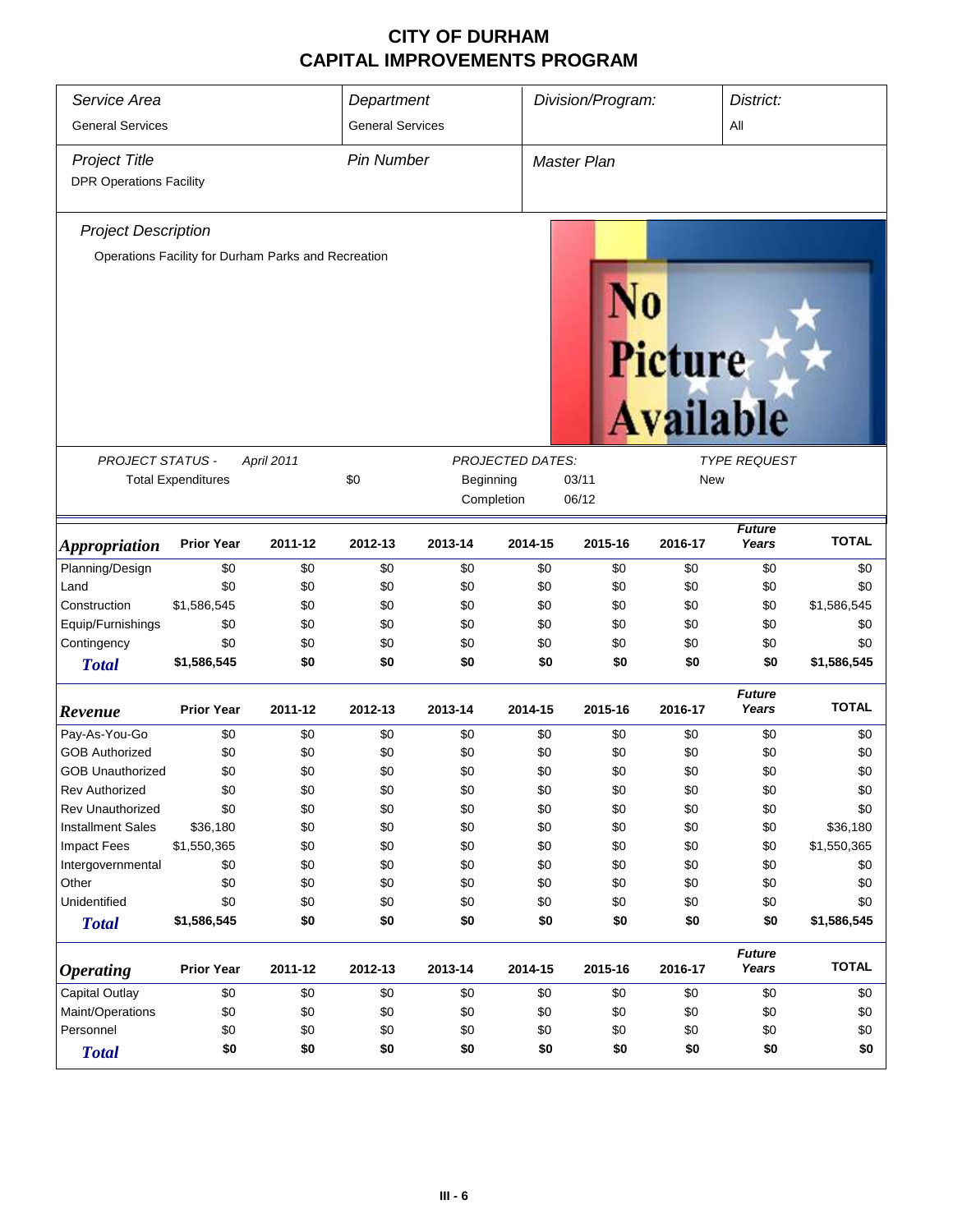| Service Area                    |                           |                                                                                                                                                                                                                                                                                                                        | Department        |           |                         | Division/Program:  |         | District:              |              |
|---------------------------------|---------------------------|------------------------------------------------------------------------------------------------------------------------------------------------------------------------------------------------------------------------------------------------------------------------------------------------------------------------|-------------------|-----------|-------------------------|--------------------|---------|------------------------|--------------|
|                                 |                           |                                                                                                                                                                                                                                                                                                                        |                   |           |                         |                    |         |                        |              |
| <b>General Services</b>         |                           |                                                                                                                                                                                                                                                                                                                        | Water Management  |           |                         | Administration     |         | $\overline{2}$         |              |
| <b>Project Title</b>            |                           |                                                                                                                                                                                                                                                                                                                        | <b>Pin Number</b> |           |                         | <b>Master Plan</b> |         |                        |              |
| <b>Landfill Road Relocation</b> |                           |                                                                                                                                                                                                                                                                                                                        | 0843-01-20-7817   |           |                         |                    |         |                        |              |
| <b>Project Description</b>      |                           |                                                                                                                                                                                                                                                                                                                        |                   |           |                         |                    |         |                        |              |
| likelihood of an accident.      |                           | This project constructs a new gravel road around the base of the landfill to the<br>yard waste compost site and to the emergency debris processing site. The<br>current road crosses over the landfill, where there are steep slopes and the<br>possibility of settlement. These issues may contribute to an increased |                   |           |                         |                    |         |                        |              |
|                                 |                           |                                                                                                                                                                                                                                                                                                                        |                   |           |                         |                    |         |                        |              |
| <b>PROJECT STATUS -</b>         |                           | <b>April 2011</b>                                                                                                                                                                                                                                                                                                      |                   |           | <b>PROJECTED DATES:</b> |                    |         | <b>TYPE REQUEST</b>    |              |
|                                 | <b>Total Expenditures</b> |                                                                                                                                                                                                                                                                                                                        | \$0               | Beginning |                         | 07/09<br>New       |         |                        |              |
|                                 |                           |                                                                                                                                                                                                                                                                                                                        |                   |           | Completion              | 07/13              |         |                        |              |
| <b>Appropriation</b>            | <b>Prior Year</b>         | 2011-12                                                                                                                                                                                                                                                                                                                | 2012-13           | 2013-14   | 2014-15                 | 2015-16            | 2016-17 | <b>TOTAL</b>           |              |
| Planning/Design                 | \$0                       | \$0                                                                                                                                                                                                                                                                                                                    | \$0               | \$0       | \$0                     | \$0                | \$0     | \$0                    | \$0          |
| Land                            | \$0                       | \$0                                                                                                                                                                                                                                                                                                                    | \$0               | \$0       | \$0                     | \$0                | \$0     | \$0                    | \$0          |
| Construction                    | \$0                       | \$400,000                                                                                                                                                                                                                                                                                                              | \$0               | \$0       | \$0                     | \$0                | \$0     | \$0                    | \$400,000    |
| Equip/Furnishings               | \$0                       | \$0                                                                                                                                                                                                                                                                                                                    | \$0               | \$0       | \$0                     | \$0                | \$0     | \$0                    | \$0          |
| Contingency                     | \$0                       | \$0                                                                                                                                                                                                                                                                                                                    | \$0               | \$0       | \$0                     | \$0                | \$0     | \$0                    | \$0          |
| <b>Total</b>                    | \$0                       | \$400,000                                                                                                                                                                                                                                                                                                              | \$0               | \$0       | \$0                     | \$0                | \$0     | \$0                    | \$400,000    |
| Revenue                         | <b>Prior Year</b>         | 2011-12                                                                                                                                                                                                                                                                                                                | 2012-13           | 2013-14   | 2014-15                 | 2015-16            | 2016-17 | <b>Future</b><br>Years | <b>TOTAL</b> |
| Pay-As-You-Go                   | \$0                       | \$0                                                                                                                                                                                                                                                                                                                    | \$0               | \$0       | \$0                     | \$0                | \$0     | \$0                    | \$0          |
| <b>GOB Authorized</b>           | \$0                       | \$0                                                                                                                                                                                                                                                                                                                    | \$0               | \$0       | \$0                     | \$0                | \$0     | \$0                    | \$0          |
| <b>GOB Unauthorized</b>         | \$0                       | \$0                                                                                                                                                                                                                                                                                                                    | \$0               | \$0       | \$0                     | \$0                | \$0     | \$0                    | \$0          |
| <b>Rev Authorized</b>           | \$0                       | \$0                                                                                                                                                                                                                                                                                                                    | \$0               | \$0       | \$0                     | \$0                | \$0     | \$0                    | \$0          |
| <b>Rev Unauthorized</b>         | \$0                       | \$0                                                                                                                                                                                                                                                                                                                    | \$0               | \$0       | \$0                     | \$0                | \$0     | \$0                    | \$0          |
| <b>Installment Sales</b>        | \$0                       | \$0                                                                                                                                                                                                                                                                                                                    | \$0               | \$0       | \$0                     | \$0                | \$0     | \$0                    | \$0          |
| <b>Impact Fees</b>              | \$0                       | \$0                                                                                                                                                                                                                                                                                                                    | \$0               | \$0       | \$0                     | \$0                | \$0     | \$0                    | \$0          |
| Intergovernmental               | \$0                       | \$0                                                                                                                                                                                                                                                                                                                    | \$0               | \$0       | \$0                     | \$0                | \$0     | \$0                    | \$0          |
| Other                           | \$0                       | \$400,000                                                                                                                                                                                                                                                                                                              | \$0               | \$0       | \$0                     | \$0                | \$0     | \$0                    | \$400,000    |
| Unidentified                    | \$0                       | \$0                                                                                                                                                                                                                                                                                                                    | \$0               | \$0       | \$0                     | \$0                | \$0     | \$0                    | \$0          |
| <b>Total</b>                    | \$0                       | \$400,000                                                                                                                                                                                                                                                                                                              | \$0               | \$0       | \$0                     | \$0                | \$0     | \$0                    | \$400,000    |
| <b>Operating</b>                | <b>Prior Year</b>         | 2011-12                                                                                                                                                                                                                                                                                                                | 2012-13           | 2013-14   | 2014-15                 | 2015-16            | 2016-17 | <b>Future</b><br>Years | <b>TOTAL</b> |
| Capital Outlay                  | \$0                       | \$0                                                                                                                                                                                                                                                                                                                    | \$0               | \$0       | \$0                     | \$0                | \$0     | \$0                    | \$0          |
| Maint/Operations                | \$0                       | \$0                                                                                                                                                                                                                                                                                                                    | \$0               | \$0       | \$0                     | \$0                | \$0     | \$0                    | \$0          |
| Personnel                       | \$0                       | \$0                                                                                                                                                                                                                                                                                                                    | \$0               | \$0       | \$0                     | \$0                | \$0     | \$0                    | \$0          |
| <b>Total</b>                    | \$0                       | \$0                                                                                                                                                                                                                                                                                                                    | \$0               | \$0       | \$0                     | \$0                | \$0     | \$0                    | \$0          |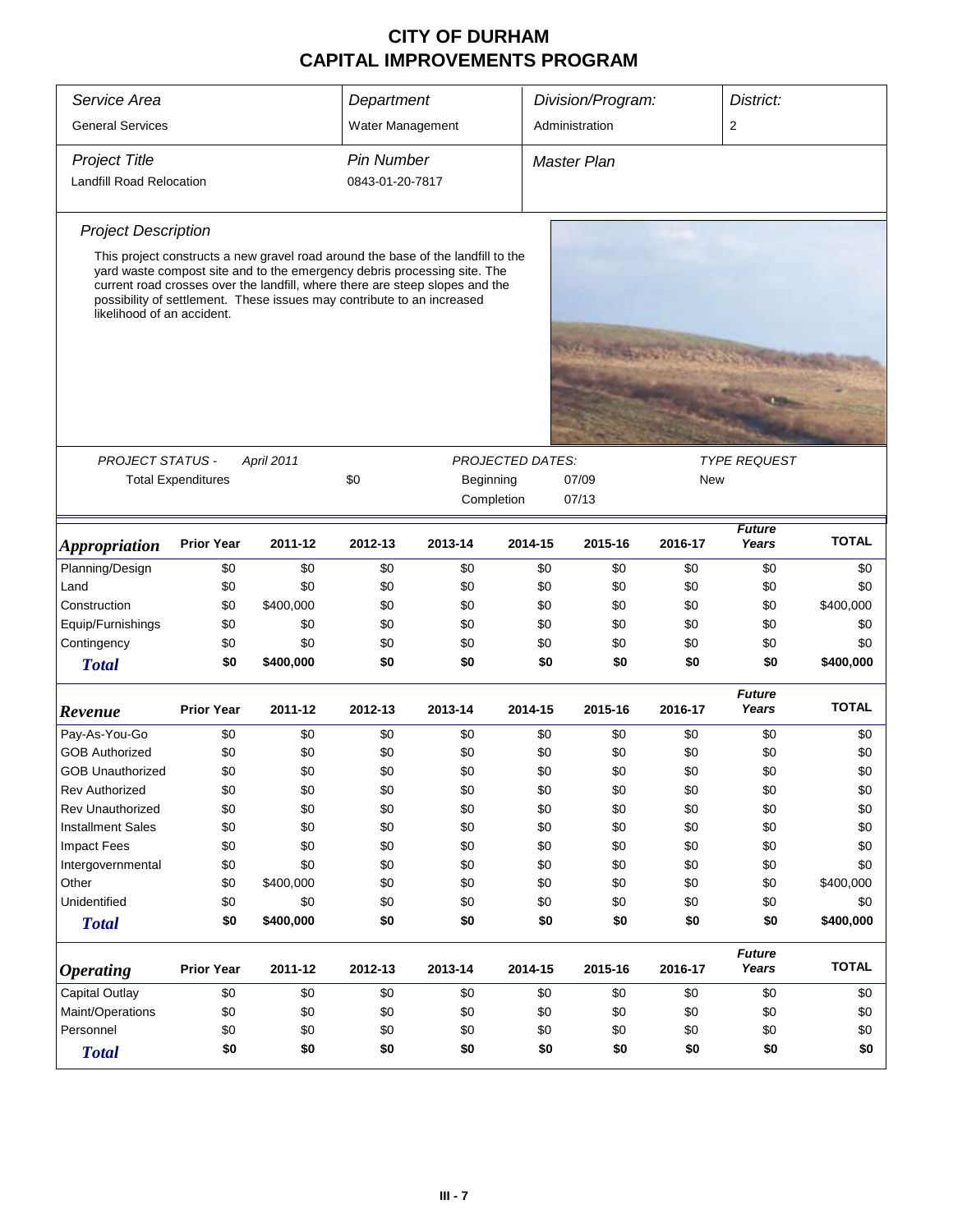| Service Area               |                                                                                 |                   | Department              |          |                         | Division/Program:         |          | District:                       |              |
|----------------------------|---------------------------------------------------------------------------------|-------------------|-------------------------|----------|-------------------------|---------------------------|----------|---------------------------------|--------------|
| <b>General Services</b>    |                                                                                 |                   | <b>General Services</b> |          |                         | Transportation            |          | 4                               |              |
|                            |                                                                                 |                   |                         |          |                         |                           |          |                                 |              |
| <b>Project Title</b>       |                                                                                 |                   | <b>Pin Number</b>       |          |                         | <b>Master Plan</b>        |          |                                 |              |
| Sign & Signal Shop         |                                                                                 |                   | 0842-01-18-2258         |          |                         | Durham Comprehensive Plan |          |                                 |              |
| <b>Project Description</b> |                                                                                 |                   |                         |          |                         |                           |          |                                 |              |
|                            | A new shop is needed to maintain necessary levels of service and to centralize  |                   |                         |          |                         |                           |          | ш                               |              |
| site to improved uses.     | the facility location. A new signal shop would allow the return of the existing |                   |                         |          |                         |                           |          |                                 |              |
|                            |                                                                                 |                   |                         |          |                         |                           |          |                                 |              |
|                            |                                                                                 |                   |                         |          |                         |                           |          |                                 |              |
|                            |                                                                                 |                   |                         |          |                         |                           |          |                                 |              |
|                            |                                                                                 |                   |                         |          |                         |                           |          |                                 |              |
|                            |                                                                                 |                   |                         |          |                         |                           |          |                                 |              |
|                            |                                                                                 |                   |                         |          |                         |                           |          |                                 |              |
|                            |                                                                                 |                   |                         |          |                         |                           |          |                                 |              |
|                            |                                                                                 |                   |                         |          |                         |                           |          |                                 |              |
| <b>PROJECT STATUS -</b>    | <b>Total Expenditures</b>                                                       | <b>April 2011</b> | \$542,968               |          | <b>PROJECTED DATES:</b> | 07/07                     |          | <b>TYPE REQUEST</b><br>Revision |              |
|                            |                                                                                 |                   |                         |          | Beginning<br>Completion | 12/13                     |          |                                 |              |
|                            |                                                                                 |                   |                         |          |                         |                           |          |                                 |              |
| <b>Appropriation</b>       | <b>Prior Year</b>                                                               | 2011-12           | 2012-13                 | 2013-14  | 2014-15                 | 2015-16                   | 2016-17  | <b>Future</b><br>Years          | <b>TOTAL</b> |
| Planning/Design            | \$456,200                                                                       | \$0               | \$0                     | \$0      | \$0                     | \$0                       | \$0      | \$0                             | \$456,200    |
| Land                       | \$0                                                                             | \$0               | \$0                     | \$0      | \$0                     | \$0                       | \$0      | \$0                             | \$0          |
| Construction               | \$673,800                                                                       | \$0               | \$2,475,000             | \$0      | \$0                     | \$0                       | \$0      | \$0                             | \$3,148,800  |
| Equip/Furnishings          | \$0                                                                             | \$0               | \$0                     | \$0      | \$0                     | \$0                       | \$0      | \$0                             | \$0          |
| Contingency                | \$0                                                                             | \$0               | \$0                     | \$0      | \$0                     | \$0                       | \$0      | \$0                             | \$0          |
| <b>Total</b>               | \$1,130,000                                                                     | \$0               | \$2,475,000             | \$0      | \$0                     | \$0                       | \$0      | \$0                             | \$3,605,000  |
|                            |                                                                                 |                   |                         |          |                         |                           |          | <b>Future</b>                   |              |
| Revenue                    | <b>Prior Year</b>                                                               | 2011-12           | 2012-13                 | 2013-14  | 2014-15                 | 2015-16                   | 2016-17  | Years                           | <b>TOTAL</b> |
| Pay-As-You-Go              | \$0                                                                             | \$0               | \$0                     | \$0      | \$0                     | \$0                       | \$0      | \$0                             | \$0          |
| <b>GOB Authorized</b>      | \$1,130,000                                                                     | \$0               | \$0                     | \$0      | \$0                     | \$0                       | \$0      | \$0                             | \$1,130,000  |
| <b>GOB Unauthorized</b>    | \$0                                                                             | \$0               | \$0                     | \$0      | \$0                     | \$0                       | \$0      | \$0                             | \$0          |
| <b>Rev Authorized</b>      | \$0                                                                             | \$0               | \$0                     | \$0      | \$0                     | \$0                       | \$0      | \$0                             | \$0          |
| Rev Unauthorized           | \$0                                                                             | \$0               | \$0                     | \$0      | \$0                     | \$0                       | \$0      | \$0                             | \$0          |
| <b>Installment Sales</b>   | \$0                                                                             | \$0               | \$0                     | \$0      | \$0                     | \$0                       | \$0      | \$0                             | \$0          |
| <b>Impact Fees</b>         | \$0                                                                             | \$0               | \$0                     | \$0      | \$0                     | \$0                       | \$0      | \$0                             | \$0          |
| Intergovernmental          | \$0                                                                             | \$0               | \$0                     | \$0      | \$0                     | \$0                       | \$0      | \$0                             | \$0          |
| Other                      | \$0                                                                             | \$0               | \$0                     | \$0      | \$0                     | \$0                       | \$0      | \$0                             | \$0          |
| Unidentified               | \$0                                                                             | \$0               | \$2,475,000             | \$0      | \$0                     | \$0                       | \$0      | \$0                             | \$2,475,000  |
| <b>Total</b>               | \$1,130,000                                                                     | \$0               | \$2,475,000             | \$0      | \$0                     | \$0                       | \$0      | \$0                             | \$3,605,000  |
| <b>Operating</b>           | <b>Prior Year</b>                                                               | 2011-12           | 2012-13                 | 2013-14  | 2014-15                 | 2015-16                   | 2016-17  | <b>Future</b><br>Years          | <b>TOTAL</b> |
| <b>Capital Outlay</b>      | \$0                                                                             | \$0               | \$0                     | \$0      | \$0                     | \$0                       | \$0      | \$0                             | \$0          |
| Maint/Operations           | \$0                                                                             | \$0               | \$0                     | \$50,000 | \$50,000                | \$60,000                  | \$60,000 | \$70,000                        | \$290,000    |
| Personnel                  | \$0                                                                             | \$0               | \$0                     | \$0      | \$0                     | \$0                       | \$0      | \$0                             | \$0          |
| <b>Total</b>               | \$0                                                                             | \$0               | \$0                     | \$50,000 | \$50,000                | \$60,000                  | \$60,000 | \$70,000                        | \$290,000    |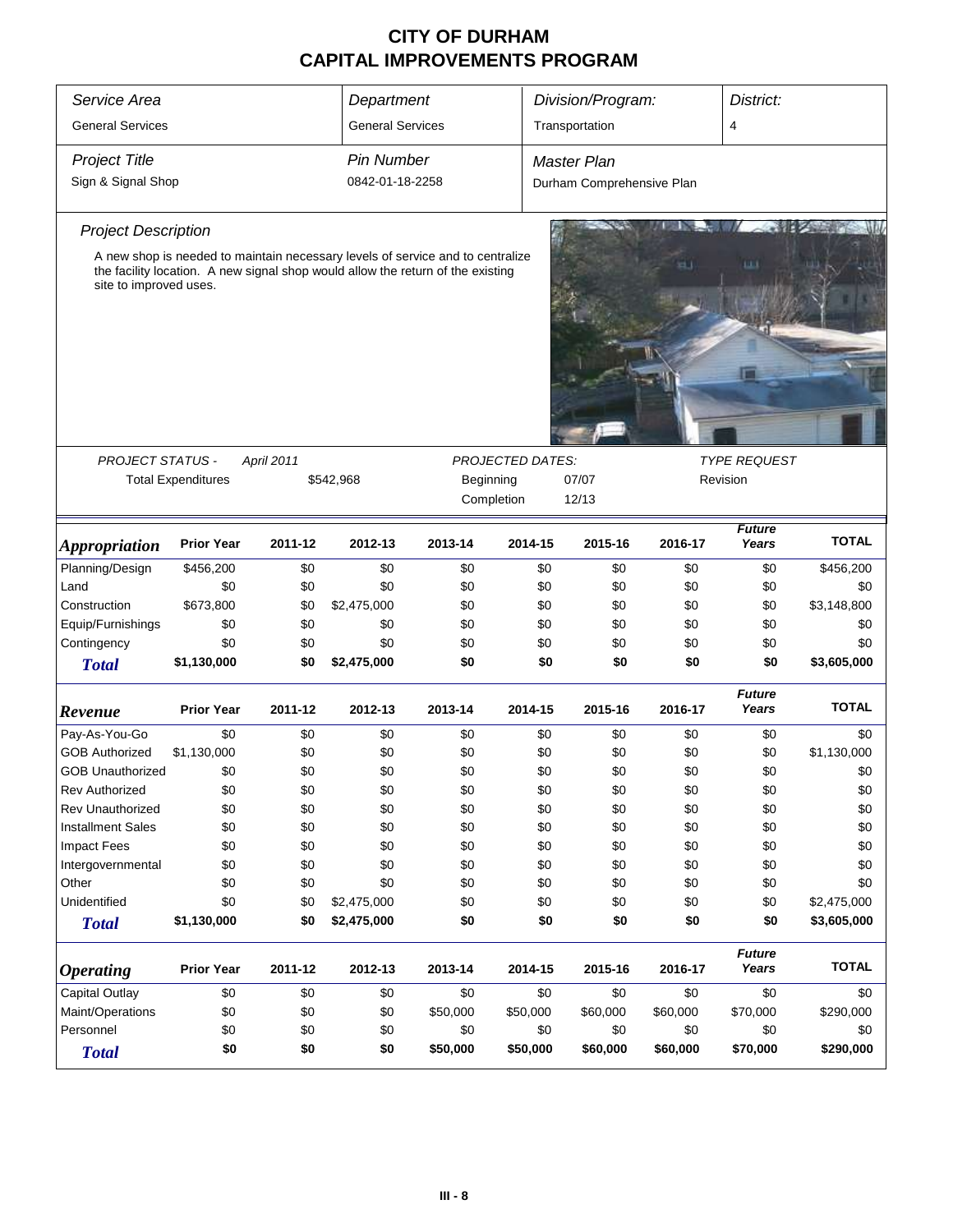| Service Area                   |                                                                                                                                                                                                                                       |            | Department        |                        |                         | Division/Program:                   |         | District:              |              |
|--------------------------------|---------------------------------------------------------------------------------------------------------------------------------------------------------------------------------------------------------------------------------------|------------|-------------------|------------------------|-------------------------|-------------------------------------|---------|------------------------|--------------|
| <b>General Services</b>        |                                                                                                                                                                                                                                       |            |                   | Solid Waste Management |                         | <b>Operations - Street Sweeping</b> |         |                        |              |
| <b>Project Title</b>           |                                                                                                                                                                                                                                       |            | <b>Pin Number</b> |                        |                         | Master Plan                         |         |                        |              |
| Solid Waste Garage Renovations |                                                                                                                                                                                                                                       |            | 0832-12-96-0991   |                        |                         |                                     |         |                        |              |
| <b>Project Description</b>     |                                                                                                                                                                                                                                       |            |                   |                        |                         |                                     |         |                        |              |
|                                | Street Sweeping staff and equipment are currently housed off-site. This                                                                                                                                                               |            |                   |                        |                         |                                     |         |                        |              |
|                                | project involves renovating the old Solid Waste Complex to accommodate<br>these additional divisions, equipment, improve the break room, and meet ADA<br>compliance for bathroom facilities for all Solid Waste Management personnel. |            |                   |                        |                         |                                     |         |                        |              |
|                                |                                                                                                                                                                                                                                       |            |                   |                        |                         |                                     |         |                        |              |
|                                |                                                                                                                                                                                                                                       |            |                   |                        |                         |                                     |         |                        |              |
|                                |                                                                                                                                                                                                                                       |            |                   |                        |                         |                                     |         |                        |              |
|                                |                                                                                                                                                                                                                                       |            |                   |                        |                         |                                     |         |                        |              |
| PROJECT STATUS -               |                                                                                                                                                                                                                                       | April 2011 |                   |                        | <b>PROJECTED DATES:</b> |                                     |         | <b>TYPE REQUEST</b>    |              |
|                                | <b>Total Expenditures</b><br>\$97,721                                                                                                                                                                                                 |            |                   | Beginning              |                         | 01/09<br>01/12                      | New     |                        |              |
|                                |                                                                                                                                                                                                                                       |            |                   |                        | Completion              |                                     |         |                        |              |
| <i><b>Appropriation</b></i>    | <b>Prior Year</b>                                                                                                                                                                                                                     | 2011-12    | 2012-13           | 2013-14                | 2014-15                 | 2015-16                             | 2016-17 | <b>Future</b><br>Years | <b>TOTAL</b> |
| Planning/Design                | \$18,525                                                                                                                                                                                                                              | \$0        | \$0               | \$0                    | \$0                     | \$0                                 | \$0     | \$0                    | \$18,525     |
| Land                           | \$0                                                                                                                                                                                                                                   | \$0        | \$0               | \$0                    | \$0                     | \$0                                 | \$0     | \$0                    | \$0          |
| Construction                   | \$285,889                                                                                                                                                                                                                             | \$0        | \$0               | \$0                    | \$0                     | \$0                                 | \$0     | \$0                    | \$285,889    |
| Equip/Furnishings              | \$0                                                                                                                                                                                                                                   | \$0        | \$0               | \$0                    | \$0                     | \$0                                 | \$0     | \$0                    | \$0          |
| Contingency                    | \$33,824                                                                                                                                                                                                                              | \$0        | \$0               | \$0                    | \$0                     | \$0                                 | \$0     | \$0                    | \$33,824     |
| <b>Total</b>                   | \$338,238                                                                                                                                                                                                                             | \$0        | \$0               | \$0                    | \$0                     | \$0                                 | \$0     | \$0                    | \$338,238    |
| Revenue                        | <b>Prior Year</b>                                                                                                                                                                                                                     | 2011-12    | 2012-13           | 2013-14                | 2014-15                 | 2015-16                             | 2016-17 | <b>Future</b><br>Years | <b>TOTAL</b> |
| Pay-As-You-Go                  | \$0                                                                                                                                                                                                                                   | \$0        | \$0               | \$0                    | \$0                     | \$0                                 | \$0     | \$0                    | \$0          |
| <b>GOB Authorized</b>          | \$0                                                                                                                                                                                                                                   | \$0        | \$0               | \$0                    | \$0                     | \$0                                 | \$0     | \$0                    | \$0          |
| <b>GOB Unauthorized</b>        | \$0                                                                                                                                                                                                                                   | \$0        | \$0               | \$0                    | \$0                     | \$0                                 | \$0     | \$0                    | \$0          |
| <b>Rev Authorized</b>          | \$0                                                                                                                                                                                                                                   | \$0        | \$0               | \$0                    | \$0                     | \$0                                 | \$0     | \$0                    | \$0          |
| Rev Unauthorized               | \$0                                                                                                                                                                                                                                   | \$0        | \$0               | \$0                    | \$0                     | \$0                                 | \$0     | \$0                    | \$0          |
| <b>Installment Sales</b>       | \$338,238                                                                                                                                                                                                                             | \$0        | \$0               | \$0                    | \$0                     | \$0                                 | \$0     | \$0                    | \$338,238    |
| <b>Impact Fees</b>             | \$0                                                                                                                                                                                                                                   | \$0        | \$0               | \$0                    | \$0                     | \$0                                 | \$0     | \$0                    | \$0          |
| Intergovernmental              | \$0                                                                                                                                                                                                                                   | \$0        | \$0               | \$0                    | \$0                     | \$0                                 | \$0     | \$0                    | \$0          |
| Other                          | \$0                                                                                                                                                                                                                                   | \$0        | \$0               | \$0                    | \$0                     | \$0                                 | \$0     | \$0                    | \$0          |
| Unidentified                   | \$0                                                                                                                                                                                                                                   | \$0        | \$0               | \$0                    | \$0                     | \$0                                 | \$0     | \$0                    | \$0          |
| <b>Total</b>                   | \$338,238                                                                                                                                                                                                                             | \$0        | \$0               | \$0                    | \$0                     | \$0                                 | \$0     | \$0                    | \$338,238    |
| <b>Operating</b>               | <b>Prior Year</b>                                                                                                                                                                                                                     | 2011-12    | 2012-13           | 2013-14                | 2014-15                 | 2015-16                             | 2016-17 | <b>Future</b><br>Years | <b>TOTAL</b> |
| Capital Outlay                 | \$0                                                                                                                                                                                                                                   | \$0        | \$0               | \$0                    | \$0                     | \$0                                 | \$0     | \$0                    | \$0          |
| Maint/Operations               | \$0                                                                                                                                                                                                                                   | \$0        | \$0               | \$0                    | \$0                     | \$0                                 | \$0     | \$0                    | \$0          |
| Personnel                      | \$0                                                                                                                                                                                                                                   | \$0        | \$0               | \$0                    | \$0                     | \$0                                 | \$0     | \$0                    | \$0          |
| <b>Total</b>                   | \$0                                                                                                                                                                                                                                   | \$0        | \$0               | \$0                    | \$0                     | \$0                                 | \$0     | \$0                    | \$0          |